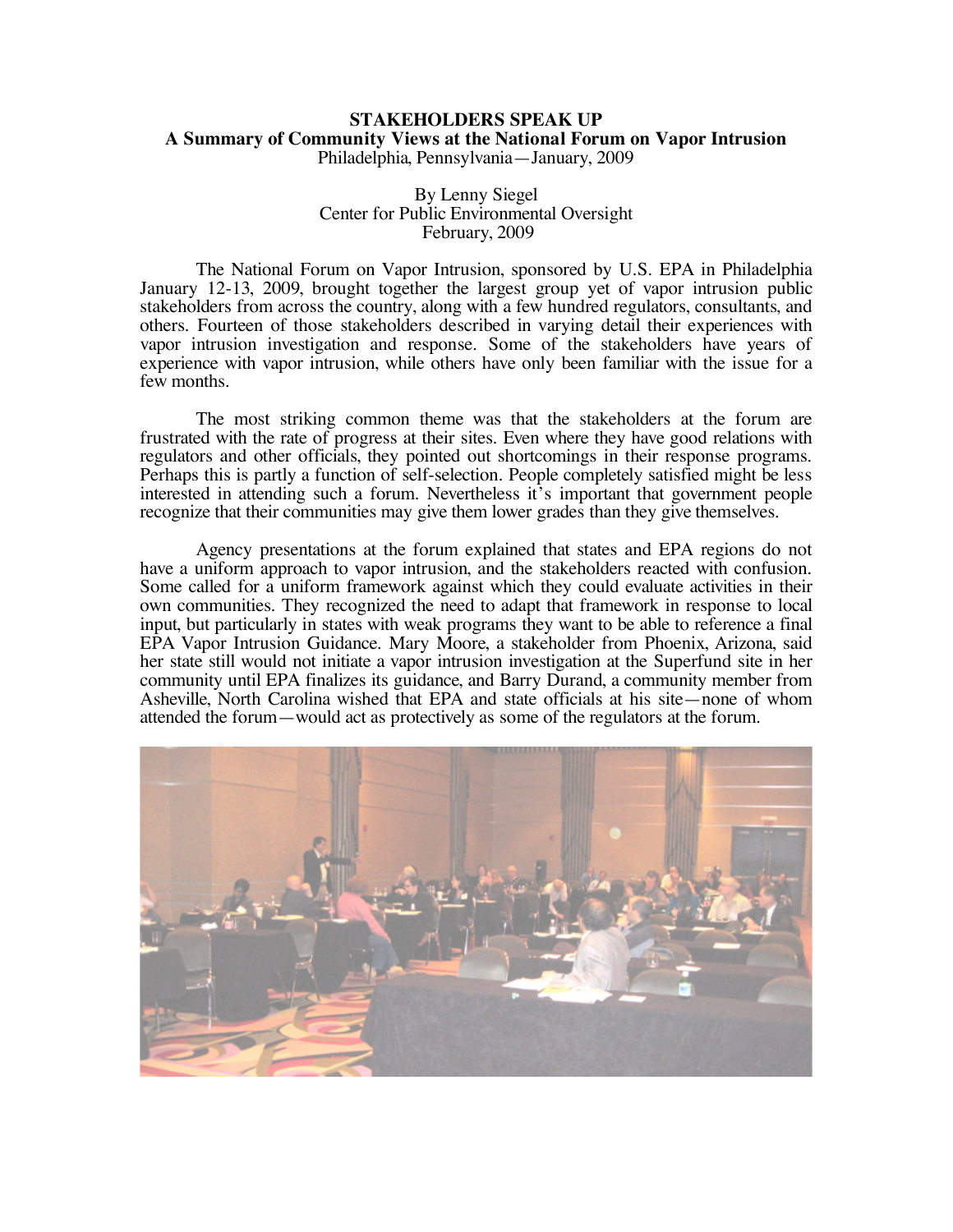At a three sites, at least—North Carolina, Arizona, and Maryland/DC—stakeholders were perplexed by the relationship between state regulators and U.S. EPA. It seemed clear that EPA needs to clarify when and where it can exert authority over state agencies, both at sites on the National Priorities List and those that are not.

Stakeholders also expressed concern that there is no clear national action level for indoor air exposures to common contaminants PCE and TCE. Mike Schade, a New York City activist who lives above the Meeker Ave. PCE plume in Greenpoint, Brooklyn, noted that New York's standard for PCE exposure is much less protective than EPA's Regional Screening Level. EPA is working on an interim policy for TCE exposure, but that was announced near the end of the forum, after the stakeholder meeting, so there was no discussion of that policy.

Significantly, most of the stakeholders highlighted the impact of vapor intrusion investigations and mitigation on property values. As I've said before, the health impact of vapor intrusion is uncertain and in most cases manifests itself over many years. The impact on property values, however, is usually immediate and catastrophic. Contamination stigmatizes and drives down the value of property. Mike Barry, from the Modock Springs site in Victor, New York, reported that homes above the TCE plume there have seen sold substantially below their non-polluted value and that others were "not able to sell."

The activists who attended the forum advocated reductions in property tax assessments to reflect the reduced values. Debra Hall, from Hopewell Junction, New York, explained how the polluter at her site, Hopewell Precision, received <sup>a</sup> significant assessment reduction because of pollution that it caused, but that homeowners whose values were driven down by the water pollution and vapor intrusion barely received any adjustments. Mike Barry proposed more than assessment adjustment. He and his neighbors are pursuing a Property Value Protection Plan, in which the responsible party and government agencies would reimburse homeowners for lost equity due to site contamination. Their State Senator has pledged funds, but they are still negotiating with local officials and the responsible party at the site.



Several stakeholders also blamed the fear of declining property values for the refusal of many homeowners in their communities to cooperate with investigations by allowing subslab soil gas or indoor air testing. That is, if there is no evidence of vapor intrusion or mitigation (subslab depressurization system) in place, they figure potential buyers won't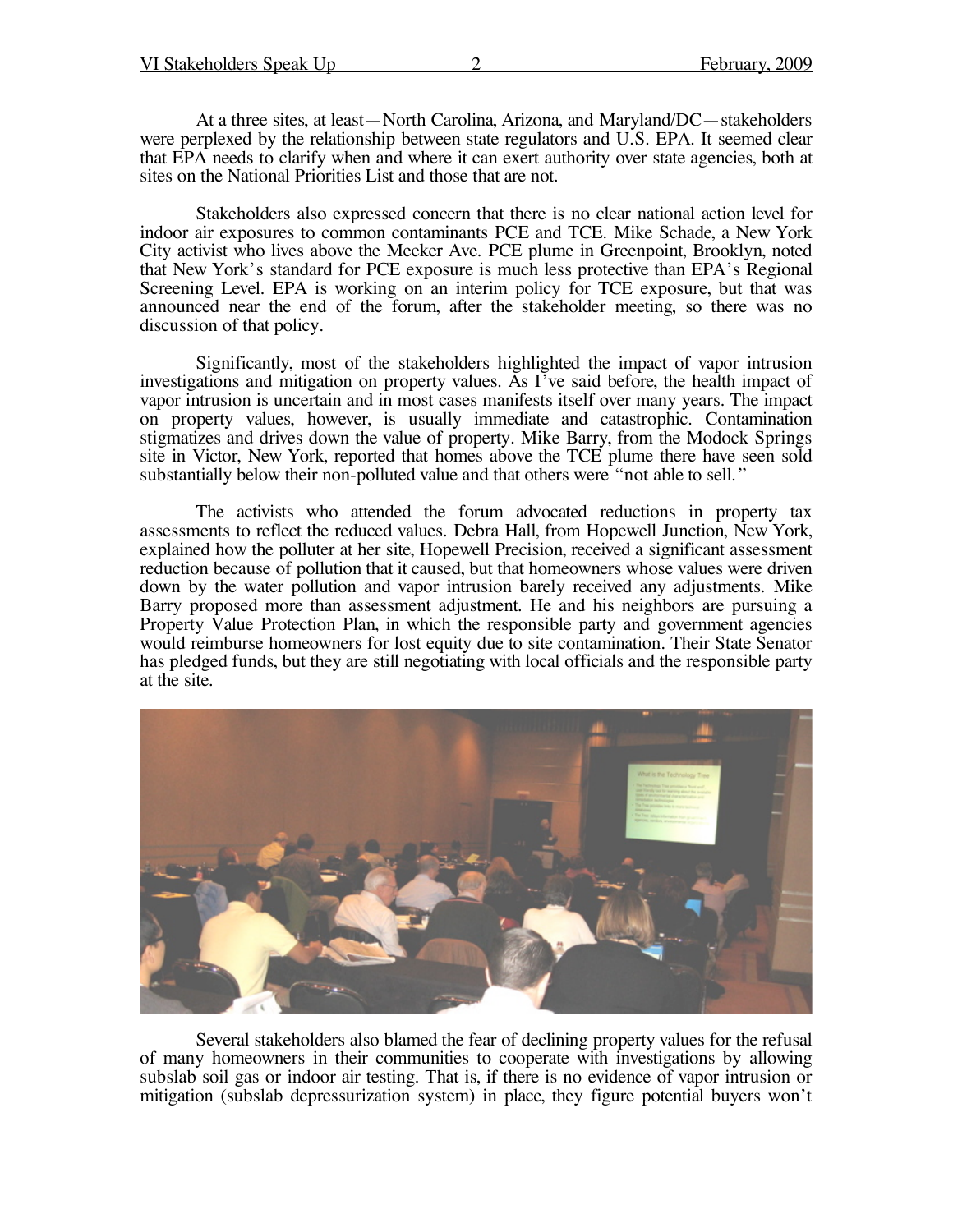consider the property stigmatized. Carol Meschkow, from Long Island, said that some people in her town didn't want her even to talk about contamination because it might impact property values. Similarly, I received warning calls in Mountain View, California, where I live, when I first did news interviews about vapor intrusion several years ago.

Presenters did not understand why agencies are so reluctant to test indoor air. Jane Horton, also of Mountain View retold how her home was sampled only after the MEW Superfund Study Area plume boundary was redrawn—after remediation of the large regional plume was reportedly 75% complete, measure by mass reduction. She proposed:

With all the variability in soils and preferential pathways, it should be mandated that indoor air testing happen for any inhabited building within several hundred feet of volatile organic contamination, and that the perimeter for testing expand outward until no contaminated indoor air is found.

Mike Schade and his landlord are trying to find a firm to independently test the air in his building.

Activist presenters expressed concern that regulatory agencies sometimes decide against installing mitigation such as sub-slab depressurization based upon too few samples. As Debra Hall illustrated with a table of TAGA (EPA's Trace Atmospheric Gas Analyzer) results taken a week apart in her home, indoor air samples can vary significantly over time and space. Mike Barry and his neighbors convinced his State Senator to fund mitigation for homes where the Department of Environmental Conservation would not. He insisted:

While my soil vapor intrusion results indicate minimal exposure, my well is known to have the highest contamination of any private well and because no clean up plan has been published, I demand that a vapor mitigation system be installed at my house. I will no longer play Russian Roulette with my family's health.

Some presenters, such as Buddy Andrade from New Bedford, Massachusetts, described the impact of vapor intrusion (or its potential) on economic development, but more participants focused on health issues. From Mountain View to Asheville to Victor, community members have noticed what appear to be disproportionately high cancer and other disease rates, but health studies rarely provide any acknowledgement that people have been affected. Dawn Phillip of New York Lawyers for the Public Interest and Debra Hall both emphasized the risk of exposing children to TCE in their schools and athletic facilities.

At site such as Hopewell Junction, Asheville, and Victor, stakeholders expressed concerns that polluters are not being held fully accountable for cleanups. It appears to them that regulators are less likely to spend money on investigation, mitigation, and remediation where the funds come from taxpayer-funded accounts, rather than deep-pocketed responsible parties.

Like some of the other speakers at the Forum, public stakeholders called for source remediation, not just mitigation, as the solution to vapor intrusion. They recognize that reducing groundwater contamination to levels no longer posing a vapor intrusion risk may take decades, but they don't trust mitigation approaches to remain protective in the long run. Peter Strauss, who acts as a technical adviser to several community groups, explained how the Center for Public Environmental Oversight's (CPEO's) "Technology Tree " http://www.cpeo.org/tree.html provides user-friendly access to information about remediation technologies. Al Rodriguez, General Counsel in the Bronx, New York Borough President's office, described the under-construction Mott Haven schools campus, where the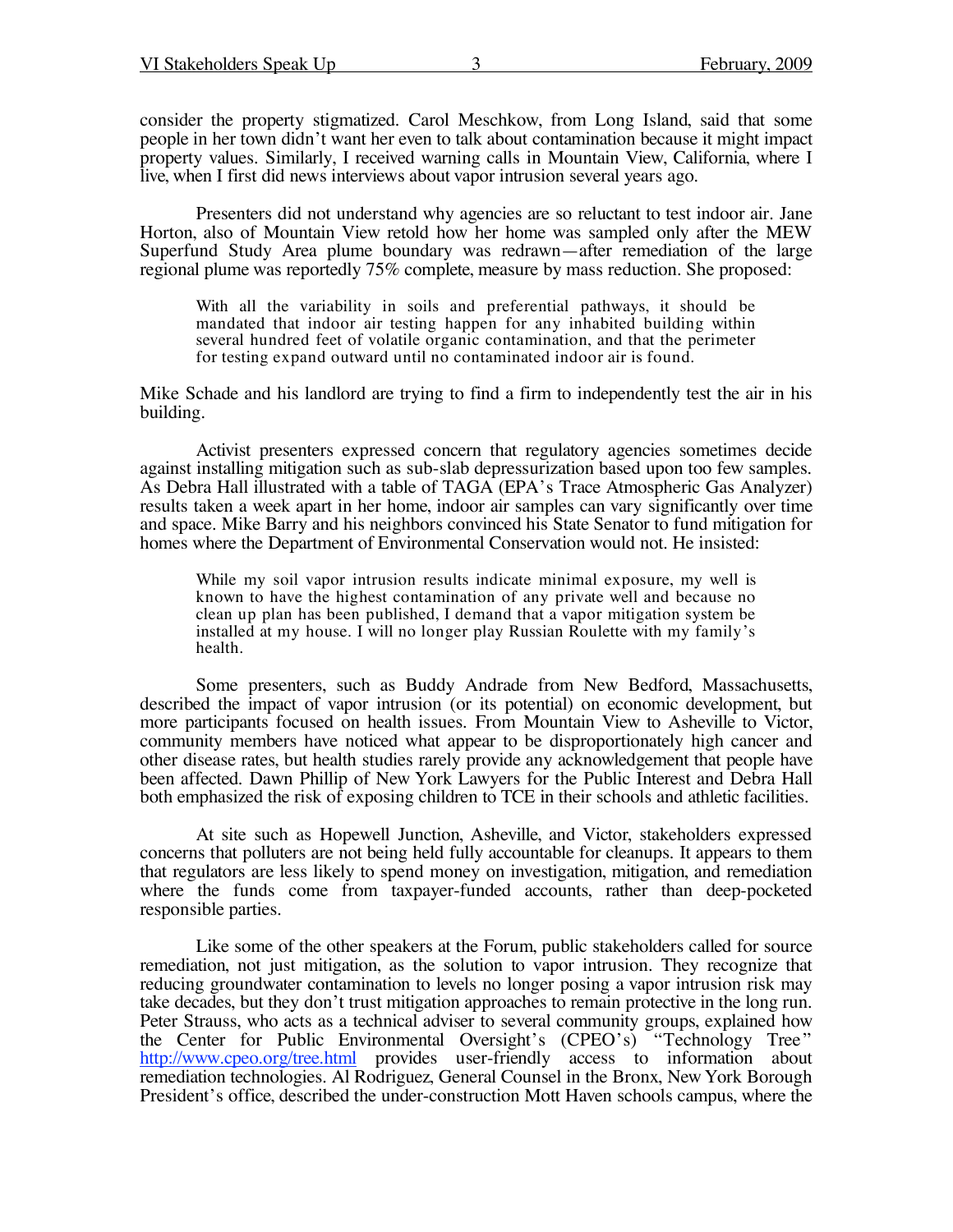local community united to insist both on a robust cleanup plan and that long-term site management be part of that plan, to protect against and monitor vapor intrusion. Other presenters, such as Debra Hall, said that they want assurances that mitigation systems are indeed reducing indoor contamination to acceptable levels. Jane Horton suggested:

If there is indoor air contamination found, sampling should be ongoing until the groundwater is cleaned up. If there is no contamination found, there is still the potential for new vapor intrusion pathways to happen. My belief is that testing for both detected and non-detected TCE contamination in the indoor air should take place every six months.



Since a number of audience members in Philadelphia were community involvement experts from EPA and other agencies, there was extensive discussion of the best ways to engage communities, both in the overall oversight of response activities and in gaining rights of entry to sample in and under homes. Endicott resident Peter Little, an Applied Anthropologist, described the importance of the "Social Zone above the Vadose Zone." He explained how understanding site history—in the Endicott case, deindustrialization—is often the key to community attitudes. Demographic factors, such as age, education, ethnicity, and immigration status all influence community response. For example, Polish immigrants in Greenpoint apparently do not feel comfortable cooperating with government agencies, so they have refused rights of entry. I suggested that community-based organizations could bridge the communications gap.

As described above, recognizing residents' health and property value concerns, issues that environmental regulators do not normally address, may be key to establishing trust. Dawn Phillip, Mary Moore, and Al Rodriguez all emphasized that communities need independent technical consultants. Jane Horton and Mary Moore discussed the importance